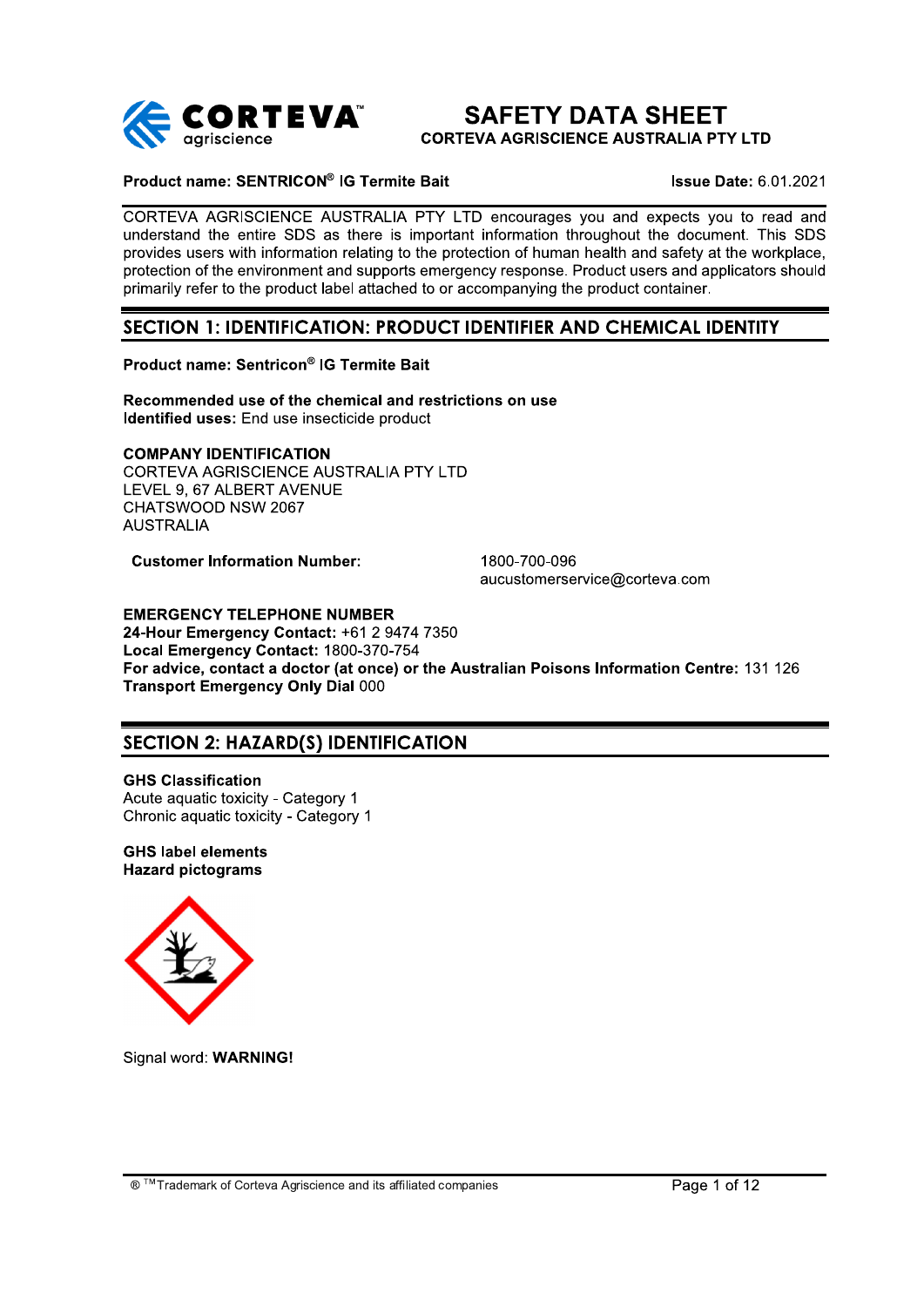#### **Hazard statements**

Very toxic to aquatic life with long lasting effects.

#### **Precautionary statements Prevention**

Avoid release to the environment.

## **Response**

Collect spillage.

## **Disposal**

Dispose of contents/ container to an approved waste disposal plant.

## **Other hazards**

No data available

## **SECTION 3: COMPOSITION AND INFORMATION ON INGREDIENTS. IN ACCORDANCE WITH SCHEDULE 8**

| <b>Component</b> | <b>CASRN</b> | lConcentration       |
|------------------|--------------|----------------------|
| Hexaflumuron     | 86479-06-3   | 0.5%                 |
| l Cellulose      | 9004-34-6    | $>$ 90.0 - < 100.0 % |
| <b>Balance</b>   | N/A          | $\leq 0.5 \%$        |

## **SECTION 4: FIRST AID MEASURES**

## **Description of first aid measures**

General advice: If potential for exposure exists refer to Section 8 for specific personal protective equipment.

Inhalation: Move person to fresh air. If person is not breathing, call an emergency responder or ambulance, then give artificial respiration; if by mouth to mouth use rescuer protection (pocket mask etc). Call a poison control center or doctor for treatment advice.

Skin contact: Take off contaminated clothing. Rinse skin immediately with plenty of water for 15-20 minutes. Call a poison control center or doctor for treatment advice.

Eye contact: Hold eyes open and rinse slowly and gently with water for 15-20 minutes. Remove contact lenses, if present, after the first 5 minutes, then continue rinsing eyes. Call a poison control center or doctor for treatment advice.

Ingestion: No emergency medical treatment necessary.

Most important symptoms and effects, both acute and delaved: Aside from the information found under Description of first aid measures (above) and Indication of immediate medical attention and special treatment needed (below), any additional important symptoms and effects are described in Section 11: Toxicology Information.

## Indication of any immediate medical attention and special treatment needed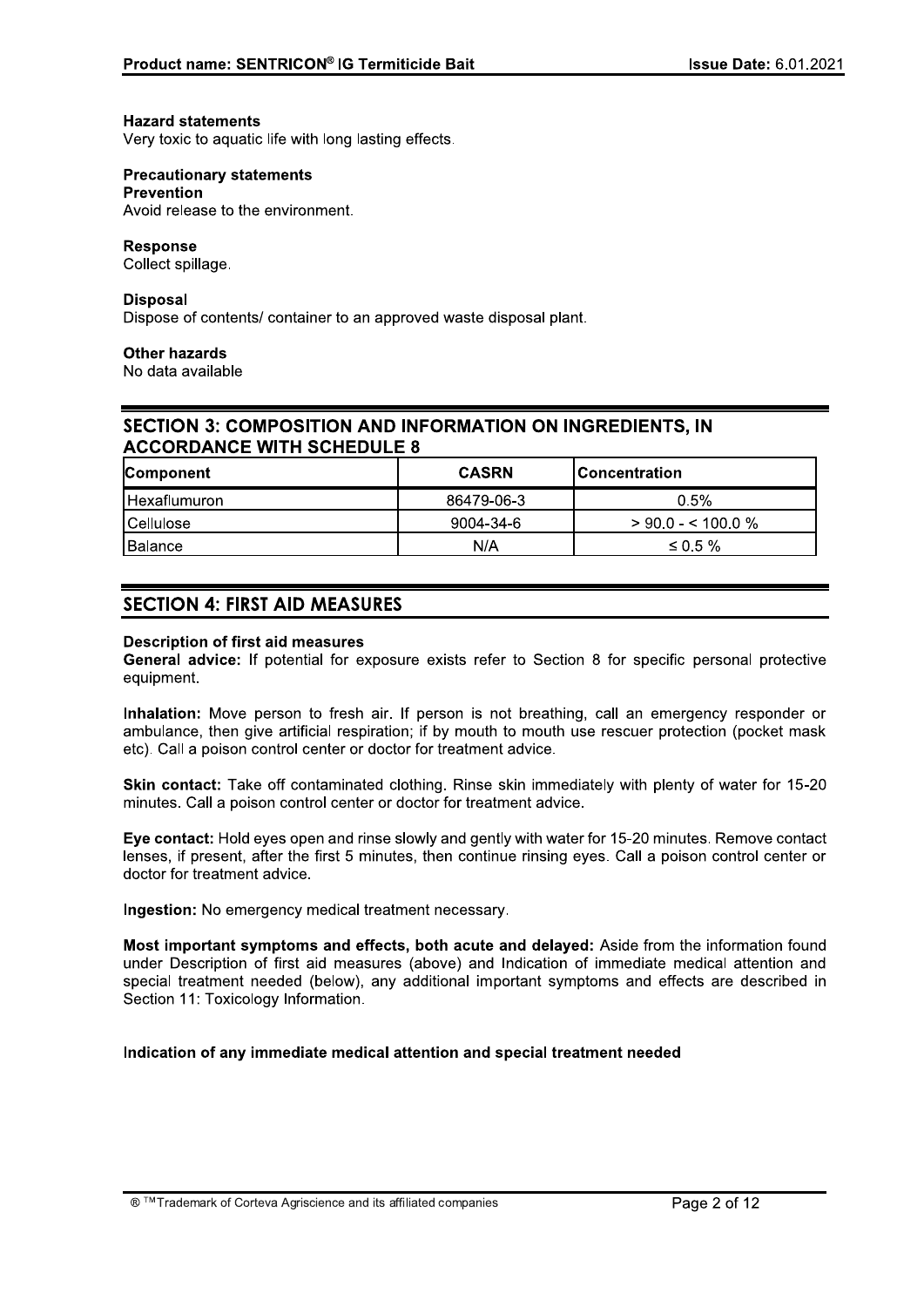Notes to physician: No specific antidote. Treatment of exposure should be directed at the control of symptoms and the clinical condition of the patient. Have the Safety Data Sheet, and if available, the product container or label with you when calling a poison control center or doctor, or going for treatment.

## **SECTION 5: FIREFIGHTING MEASURES**

## Hazchem code: 2X

Suitable extinguishing media: Water. Dry chemical fire extinguishers. Carbon dioxide fire extinguishers. Foam.

Unsuitable extinguishing media: No data available

## Special hazards arising from the substance or mixture

Hazardous combustion products: During a fire, smoke may contain the original material in addition to combustion products of varying composition which may be toxic and/or irritating. Combustion products may include and are not limited to: Carbon monoxide. Carbon dioxide. Combustion products may include trace amounts of: Nitrogen oxides. Hydrogen fluoride. Hydrogen chloride.

**Unusual Fire and Explosion Hazards: None known.** 

## **Advice for firefighters**

Fire Fighting Procedures: Keep people away. Isolate fire and deny unnecessary entry. Consider feasibility of a controlled burn to minimize environment damage. Foam fire extinguishing system is preferred because uncontrolled water can spread possible contamination. Soak thoroughly with water to cool and prevent re-ignition. Cool surroundings with water to localize fire zone. Contain fire water runoff if possible. Fire water run-off, if not contained, may cause environmental damage. Review the "Accidental Release Measures" and the "Ecological Information" sections of this (M)SDS.

Special protective equipment for firefighters: Wear positive-pressure self-contained breathing apparatus (SCBA) and protective fire fighting clothing (includes fire fighting helmet, coat, trousers, boots, and gloves). If protective equipment is not available or not used, fight fire from a protected location or safe distance.

## **SECTION 6: ACCIDENTAL RELEASE MEASURES**

Personal precautions, protective equipment and emergency procedures: Use appropriate safety equipment. For additional information, refer to Section 8: Exposure Controls and Personal Protection.

Environmental precautions: Prevent from entering into soil, ditches, sewers, waterways and/or groundwater. See Section 12: Ecological Information. Spills or discharge to natural waterways is likely to kill aquatic organisms.

Methods and materials for containment and cleaning up: Contain spilled material if possible. Small spills: Sweep up. Collect in suitable and properly labeled containers. Large spills: Contact Corteva Agriscience for clean-up assistance. See Section 13: Disposal Considerations, for additional information.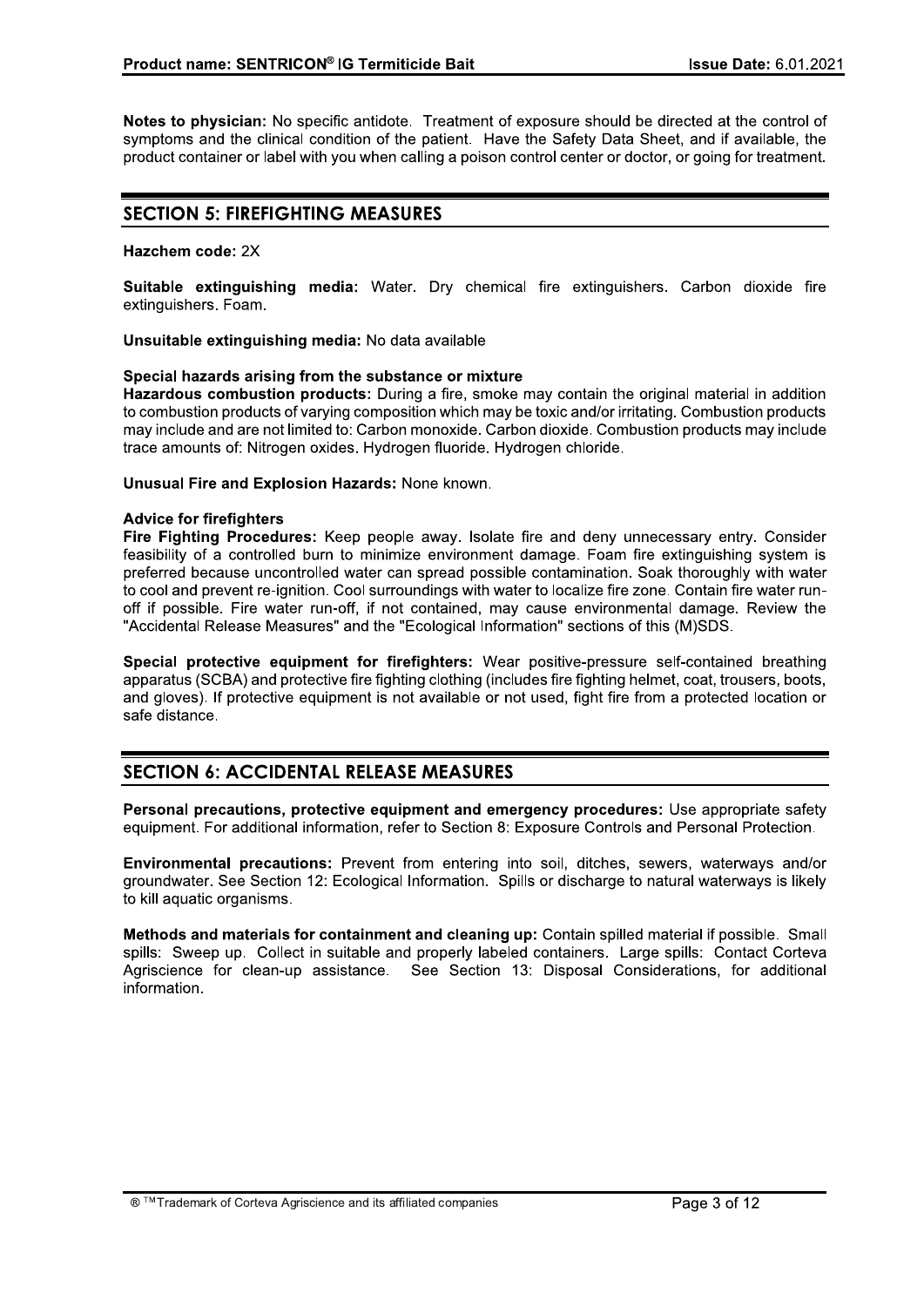## 7. HANDLING AND STORAGE, INCLUDING HOW THE CHEMICAL MAY BE SAFELY **USED**

Precautions for safe handling: Keep out of reach of children. Do not swallow. Avoid contact with eyes, skin, and clothing. Avoid breathing dust or mist. Wash thoroughly after handling. Use with adequate ventilation. See Section 8: EXPOSURE CONTROLS AND PERSONAL PROTECTION.

Conditions for safe storage: Store in a dry place. Store in original container. Do not store near food, foodstuffs, drugs or potable water supplies.

## **SECTION 8: EXPOSURE CONTROLS AND PERSONAL PROTECTION**

## **Control parameters**

Exposure limits are listed below, if they exist.

| Component    | <b>Regulation</b> | <b>Type of listing</b> | <b>Value/Notation</b> |
|--------------|-------------------|------------------------|-----------------------|
| Hexaflumuron | Dow IHG           | TWA                    | $0.05 \; mg/m3$       |
| Cellulose    | ACGIH             | TWA                    | 10 mg/m $3$           |
|              | AU OEL            | TWA                    | 10 mg/m $3$           |

RECOMMENDATIONS IN THIS SECTION ARE FOR MANUFACTURING, COMMERCIAL BLENDING AND PACKAGING WORKERS. APPLICATORS AND HANDLERS SHOULD SEE THE PRODUCT LABEL FOR PROPER PERSONAL PROTECTIVE EQUIPMENT AND CLOTHING.

## **Exposure controls**

Engineering controls: Use local exhaust ventilation, or other engineering controls to maintain airborne levels below exposure limit requirements or quidelines. If there are no applicable exposure limit requirements or quidelines, general ventilation should be sufficient for most operations. Local exhaust ventilation may be necessary for some operations.

## Individual protection measures

Eye/face protection: Use safety glasses (with side shields). If there is a potential for exposure to particles which could cause eye discomfort, wear chemical goggles.

## **Skin protection**

Hand protection: Use gloves chemically resistant to this material when prolonged or frequently repeated contact could occur. Use chemical resistant gloves classified under standard AS/NZS 2161.10: Protective gloves against chemicals and micro-organisms. Examples of preferred glove barrier materials include: Polyvinyl chloride ("PVC" or "vinyl"). Neoprene. Nitrile/butadiene rubber ("nitrile" or "NBR"). When prolonged or frequently repeated contact may occur, a glove is recommended to prevent contact with the solid material.

NOTICE: The selection of a specific glove for a particular application and duration of use in a workplace should also take into account all relevant workplace factors such as, but not limited to: Other chemicals which may be handled, physical requirements (cut/puncture protection, dexterity, thermal protection), potential body reactions to glove materials, as well as the instructions/specifications provided by the glove supplier.

Other protection: Wear clean, body-covering clothing.

Respiratory protection: Respiratory protection should be worn when there is a potential to exceed the exposure limit requirements or quidelines. If there are no applicable exposure limit requirements or quidelines, wear respiratory protection when adverse effects, such as respiratory irritation or discomfort have been experienced, or where indicated by your risk assessment process. For most conditions, no respiratory protection should be needed; however, in dusty atmospheres, use an approved particulate respirator.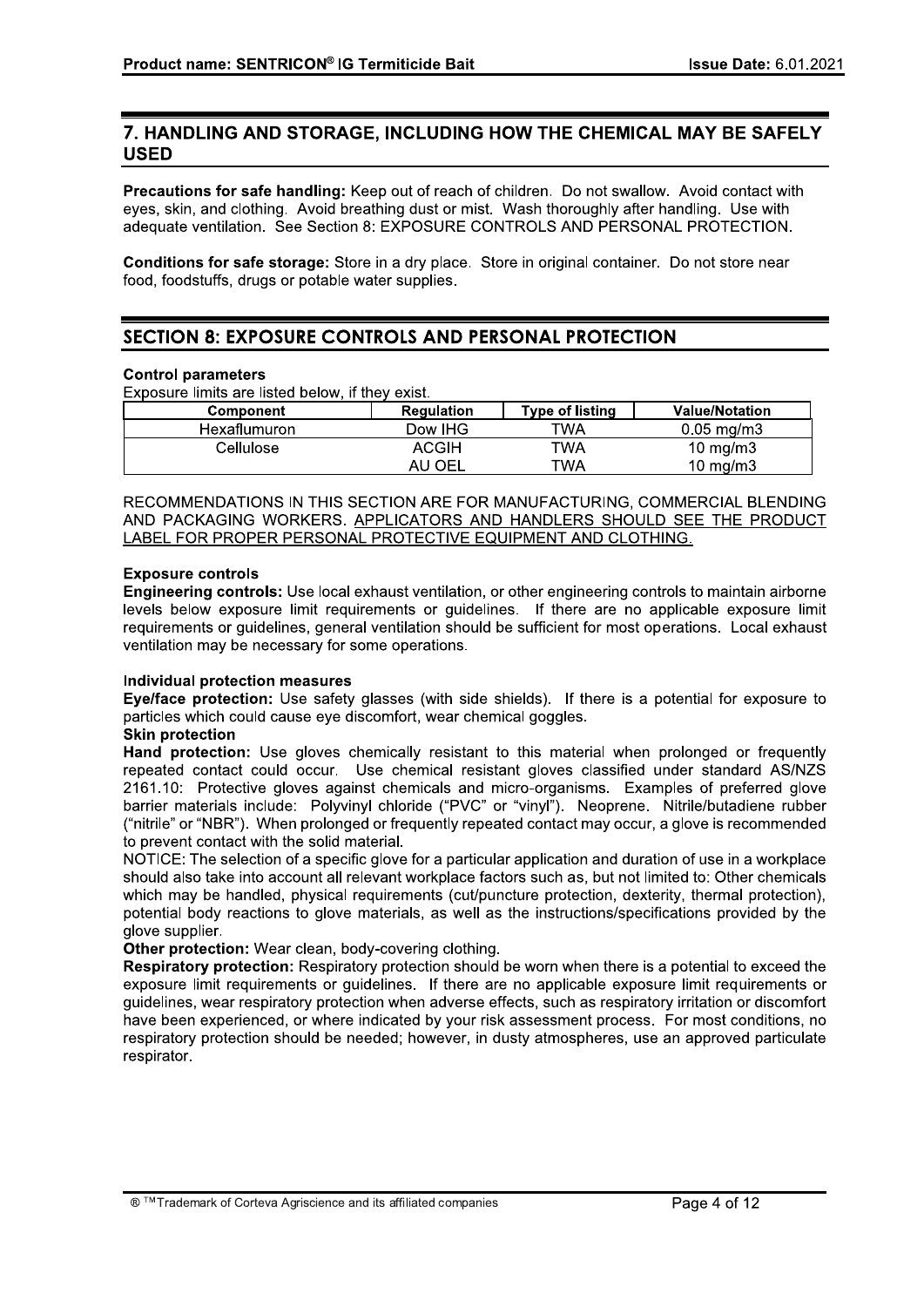The following should be effective types of air-purifying respirators: Organic vapour cartridge with a particulate pre-filter.

Other Information: Selection and use of personal protective equipment should be in accordance with the recommendations in one or more of the relevant Australian/New Zealand Standards, including: AS/NZS 1336: Recommended practices for occupational eye protection.

AS/NZS 1337: Personal eye protection - Eye and face protectors for occupational applications.

AS/NZS 1715: Selection, use and maintenance of respiratory protective equipment.

AS/NZS 2161: Occupational protective gloves.

AS/NZS 2210: Occupational protective footwear.

AS/NZS 4501: Occupational protective clothing Set

## **SECTION 9: PHYSICAL AND CHEMICAL PROPERTIES**

## Appearance

| <b>Physical state</b>                             | Solid.                 |
|---------------------------------------------------|------------------------|
| Colour                                            | White                  |
| Odour                                             | Odourless              |
| <b>Odour Threshold</b>                            | No data available      |
| рH                                                | No test data available |
| <b>Melting point/range</b>                        | No test data available |
| <b>Freezing point</b>                             | No test data available |
| Boiling point (760 mmHg)                          | No test data available |
| Flash point - closed cup                          | No test data available |
| <b>Evaporation Rate (Butyl Acetate</b><br>$= 1$   | No test data available |
| Flammability (solid, gas)                         | No data available      |
| <b>Lower explosion limit</b>                      | No test data available |
| <b>Upper explosion limit</b>                      | No test data available |
| <b>Vapour Pressure</b>                            | No test data available |
| <b>Relative Vapour Density (air = 1)</b>          | No test data available |
| <b>Relative Density (water = 1)</b>               | No test data available |
| <b>Water solubility</b>                           | No test data available |
| <b>Partition coefficient: n-</b><br>octanol/water | No data available      |
| <b>Auto-ignition temperature</b>                  | No test data available |
| <b>Decomposition temperature</b>                  | No test data available |
| <b>Kinematic Viscosity</b>                        | No test data available |
| <b>Explosive properties</b>                       | No                     |
| <b>Oxidizing properties</b>                       | No                     |
| Molecular weight                                  | No data available      |

NOTE: The physical data presented above are typical values and should not be construed as a specification.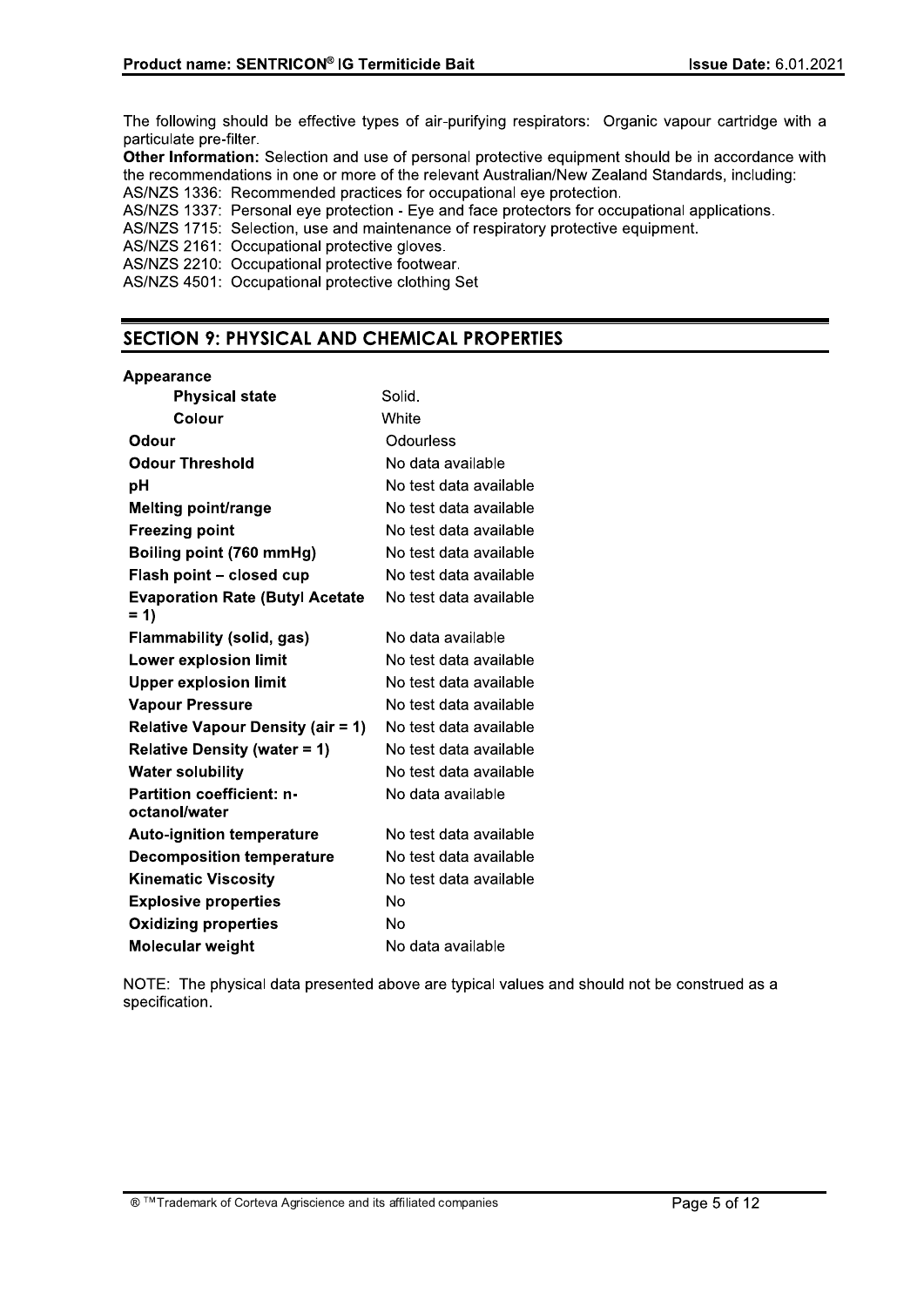## **SECTION 10: STABILITY AND REACTIVITY**

Reactivity: No dangerous reaction known under conditions of normal use.

Chemical stability: Stable under recommended storage conditions. See Storage, Section 7.

Possibility of hazardous reactions: Polymerization will not occur.

Conditions to avoid: Active ingredient decomposes at elevated temperatures.

Incompatible materials: Avoid contact with oxidizing materials. Avoid contact with: Strong bases.

Hazardous decomposition products: Decomposition products depend upon temperature, air supply and the presence of other materials. Decomposition products can include trace amounts of: Hydrogen chloride. Hydrogen fluoride. Nitrogen oxides.

## **SECTION 11: TOXICOLOGICAL INFORMATION**

## **Acute toxicity**

## **Acute oral toxicity**

Very low toxicity if swallowed. Harmful effects not anticipated from swallowing small amounts.

As product: Single dose oral LD50 has not been determined. Based on information for component(s): LD50, Rat > 5,000 mg/kg. Estimated.

## **Acute dermal toxicity**

Prolonged skin contact is unlikely to result in absorption of harmful amounts.

As product: The dermal LD50 has not been determined. Based on information for component(s): LD50, Rat > 2.000 mg/kg. Estimated

## **Acute inhalation toxicity**

No adverse effects are anticipated from single exposure to dust. Based on the available data. narcotic effects were not observed. Based on the available data, respiratory irritation was not observed.

As product: The LC50 has not been determined.

## **Skin corrosion/irritation**

Brief contact is essentially non-irritating to skin.

## Serious eve damage/eve irritation

Solid or dust may cause irritation or corneal injury due to mechanical action.

## **Sensitization**

Based on information for component(s): Did not cause allergic skin reactions when tested on guinea pigs.

For respiratory sensitization: No relevant data found.

## Specific Target Organ Systemic Toxicity (Single Exposure)

Available data are inadequate to determine single exposure specific target organ toxicity.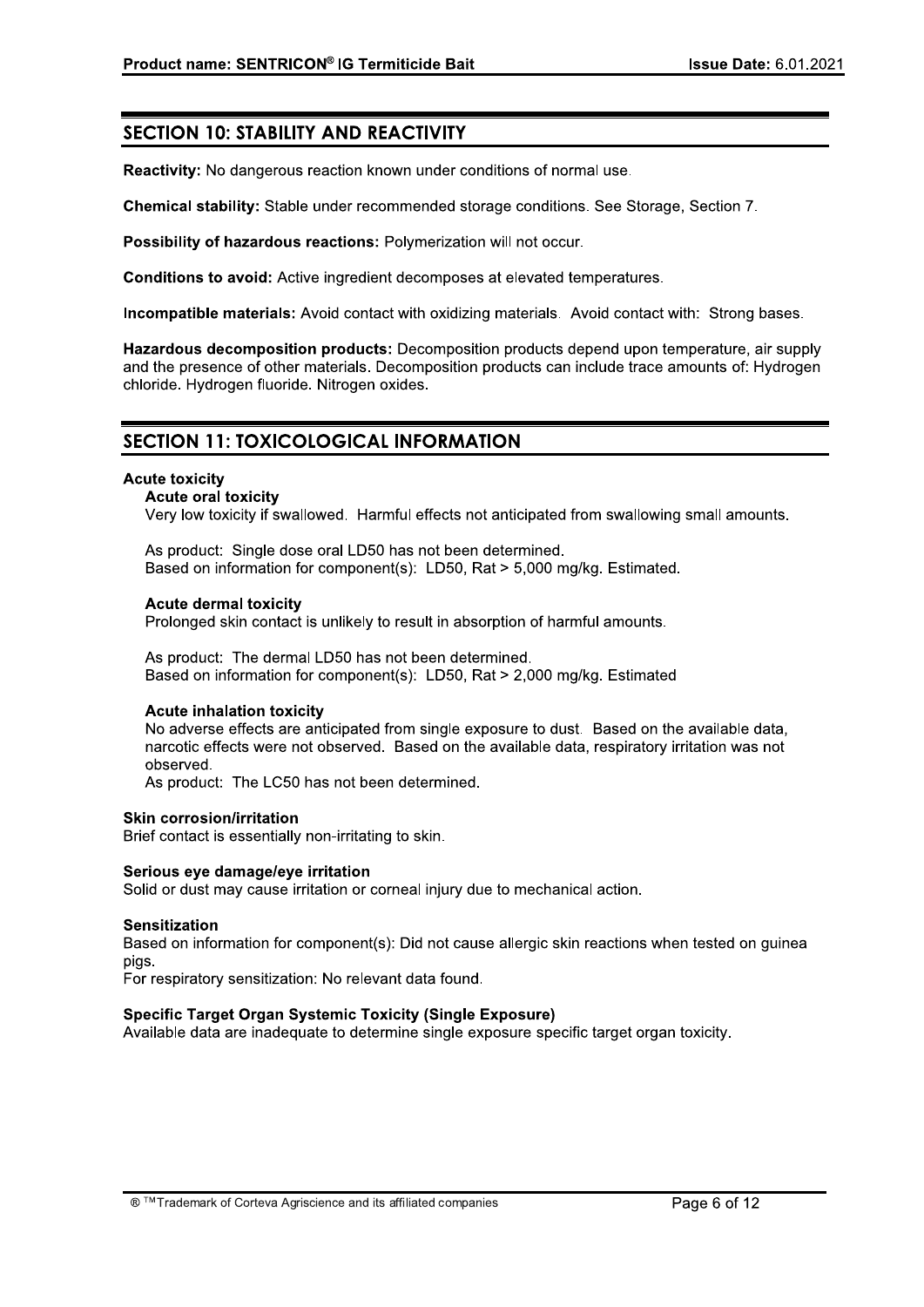## **Specific Target Organ Systemic Toxicity (Repeated Exposure)**

For the active ingredient: Hexaflumuron. In animals, effects have been reported on the following organs: Blood. Liver. Spleen.

May cause methemoglobinaemia, thereby impairing the blood's ability to transport oxygen.

## Carcinogenicity

Component(s) did not cause cancer in laboratory animals.

## **Teratogenicity**

Component(s) did not cause birth defects or any other foetal effects in laboratory animals.

#### **Reproductive toxicity**

For the active ingredient: In animal studies, did not interfere with reproduction.

For the major component(s): In animal studies, cellulose has been shown to interfere with fertility and reproduction as a result of nutritional deficiencies associated with extremely high dietary concentrations of cellulose.

#### **Mutagenicity**

For the active ingredient: Hexaflumuron. In vitro genetic toxicity studies were negative in some cases and positive in other cases. Animal genetic toxicity studies were negative.

## **Aspiration Hazard**

Based on physical properties, not likely to be an aspiration hazard.

## **COMPONENTS INFLUENCING TOXICOLOGY:**

## Hexaflumuron

#### **Acute inhalation toxicity**

No adverse effects are anticipated from single exposure to dust. Based on the available data. narcotic effects were not observed. Based on the available data, respiratory irritation was not observed.

LC50, Rat, male and female, 4 Hour, Dust > 7.0 mg/l

## **Cellulose**

## **Acute inhalation toxicity**

The LC50 has not been determined.

## **Balance**

**Acute inhalation toxicity** 

The LC50 has not been determined

## **SECTION 12: ECOLOGICAL INFORMATION**

Ecotoxicological information appears in this section when such data is available.

## **Ecotoxicity**

## **Hexaflumuron**

## Acute toxicity to fish

Material is very highly toxic to aguatic organisms on an acute basis (LC50/EC50 <0.1 mg/L in the most sensitive species).

LC50. Oncorhynchus mykiss (rainbow trout), static test, 96 Hour, > 0.5 mg/l

LC50, Lepomis macrochirus (Bluegill sunfish), 96 Hour, > 100 mg/l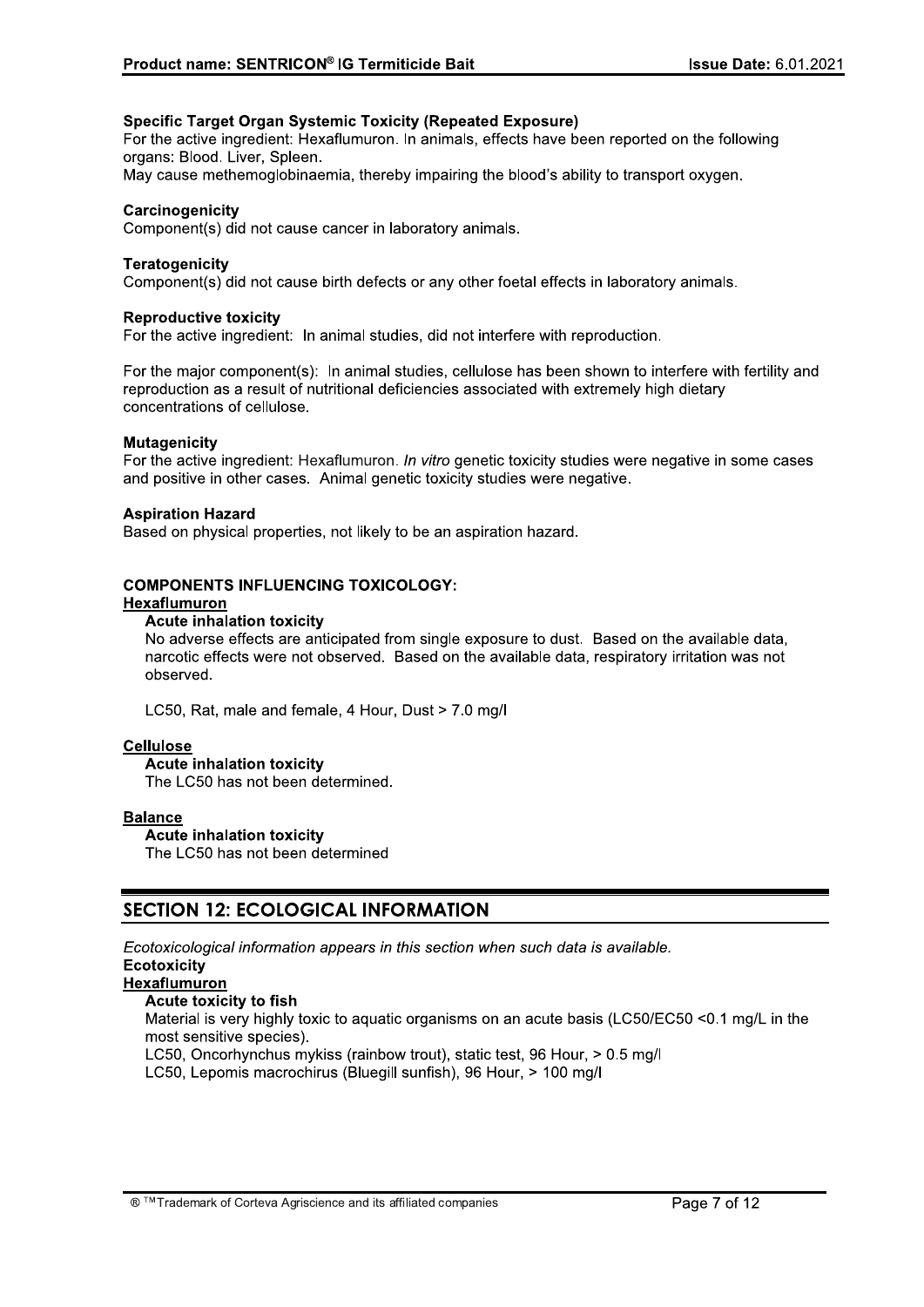## Acute toxicity to aquatic invertebrates

EC50, Daphnia magna (Water flea), 48 Hour, 0.000111 mg/l

## Acute toxicity to algae/aquatic plants

ErC50, Pseudokirchneriella subcapitata (green algae), 96 Hour, > 3.2 mg/l

## **Toxicity to bacteria**

EC50, activated sludge, 3 Hour, > 100 mg/l, OECD 209 Test

#### **Chronic toxicity to aquatic invertebrates**

NOEC, Daphnia magna (Water flea), 21 d, 0.000001 mg/l

## **Toxicity to Above Ground Organisms**

Material is practically non-toxic to birds on an acute basis (LD50 > 2000 mg/kg). Oral LD50, Colinus virginianus (Bobwhite quail), > 2000 mg/kg bodyweight.

Material is slightly toxic to birds on a dietary basis (LC50 between 1001 and 5000 ppm). Dietary LC50, Colinus virginianus (Bobwhite quail), 5 d, 4786mg/kg diet.

Contact LD50, Apis mellifera (bees), 48 Hour, > 100 micrograms/bee Oral LD50, Apis mellifera (bees), 48 Hour, > 100 micrograms/bee

## **Toxicity to soil-dwelling organisms**

LC50, Eisenia fetida (earthworms), 14 d, 880 mg/kg

## **Cellulose**

## **Acute toxicity to fish**

Material is practically non-toxic to aquatic organisms on an acute basis (LC50/EC50/EL50/LL50 >100 mg/L in the most sensitive species tested). LC50, Fish, 96 Hour, > 100 mg/l

## Acute toxicity to algae/aquatic plants

EC50, Algae, 96 Hour, Growth rate inhibition > 100 mg/l

## **Toxicity to bacteria**

LC50, Bacteria > 100 mg/l

## **Balance**

Acute toxicity to fish No relevant data found.

## **Persistence and degradability**

## Hexaflumuron

Biodegradability: Material is readily biodegradable. Passes OECD test(s) for ready biodegradability. 10-day Window: Pass Biodegradation: 76 % Exposure time: 28 d Method: OECD Test Guideline 301D or Equivalent

Theoretical Oxygen Demand: 4.72 mg/mg Stability in Water (1/2-life): 22 days, pH 7

® ™ Trademark of Corteva Agriscience and its affiliated companies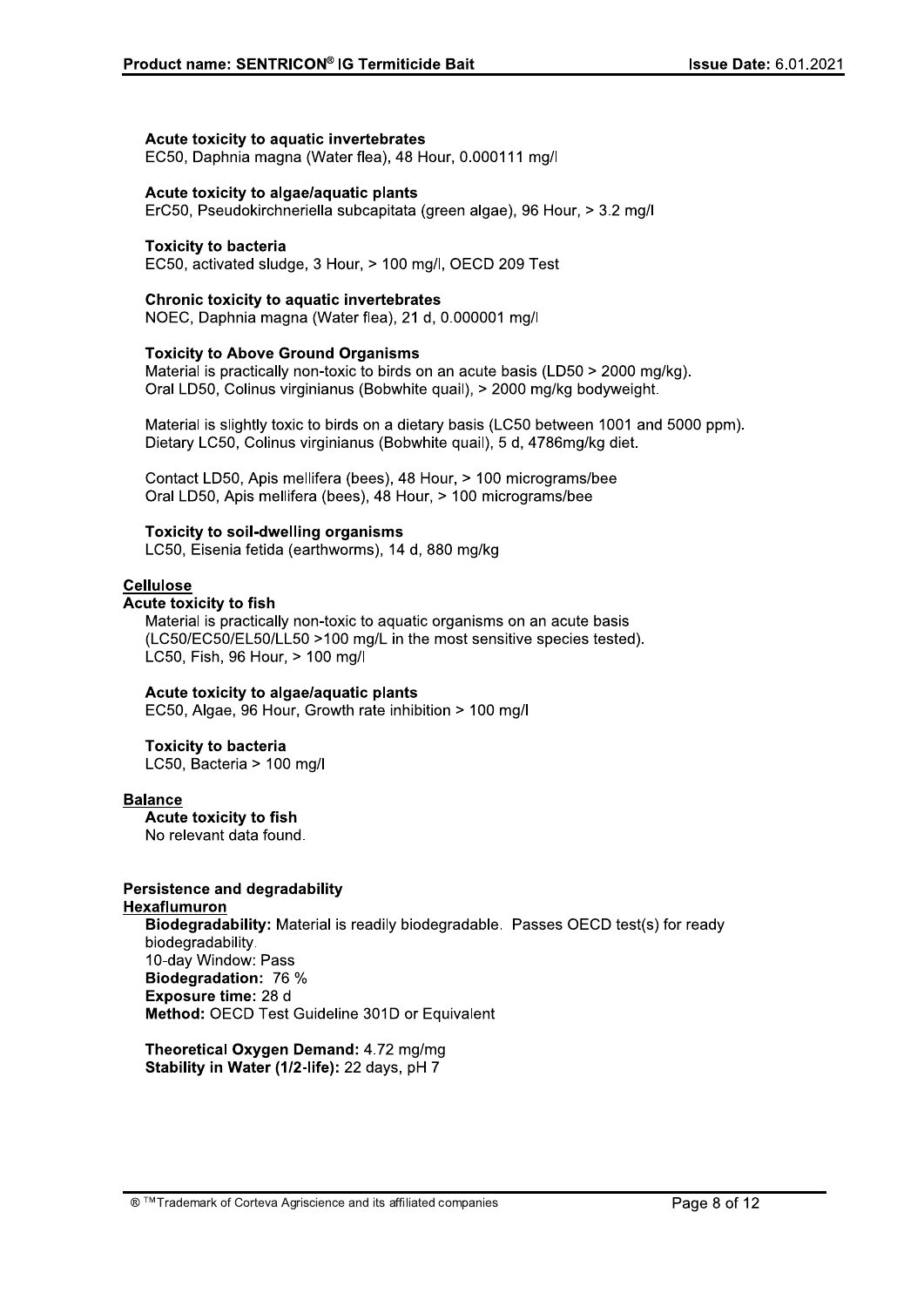## **Cellulose**

Biodegradability: Biodegradation rate may increase in soil and/or water with acclimation.

Theoretical Oxygen Demand: 1.18 mg/mg

## **Balance**

Biodegradability: No relevant data found.

## **Bioaccumulative potential**

## Hexaflumuron

Bioaccumulation: Bioconcentration potential is high (BCF > 3,000 or Log Pow between 5 and 7). Partition coefficient: n-octanol/water (log Pow): 5.68. Estimated. Bioconcentration factor (BCF): 3,800 - 5,600 Fish. 28 d. Measured

## **Cellulose**

Bioaccumulation: No bioconcentration is expected because of the relatively high molecular weight (MW greater than 1000).

## **Balance**

Bioaccumulation: No relevant data found.

## **Mobility in Soil**

## Hexaflumuron

Potential for mobility in soil is slight (Koc between 2,000 and 5,000). Partition coefficient (Koc): 3,096 - 41,170 Estimated.

## **Cellulose**

No data available.

## **Balance**

No relevant data found.

## **Results of PBT and vPvB assessment**

## **Hexaflumuron**

This substance has not been assessed for persistence, bioaccumulation and toxicity (PBT).

## **Cellulose**

This substance has not been assessed for persistence, bioaccumulation and toxicity (PBT).

## **Balance**

This substance has not been assessed for persistence, bioaccumulation and toxicity (PBT).

## Other adverse effects Hexaflumuron

No relevant data found.

## **Cellulose**

This substance is not on the Montreal Protocol list of substances that deplete the ozone layer.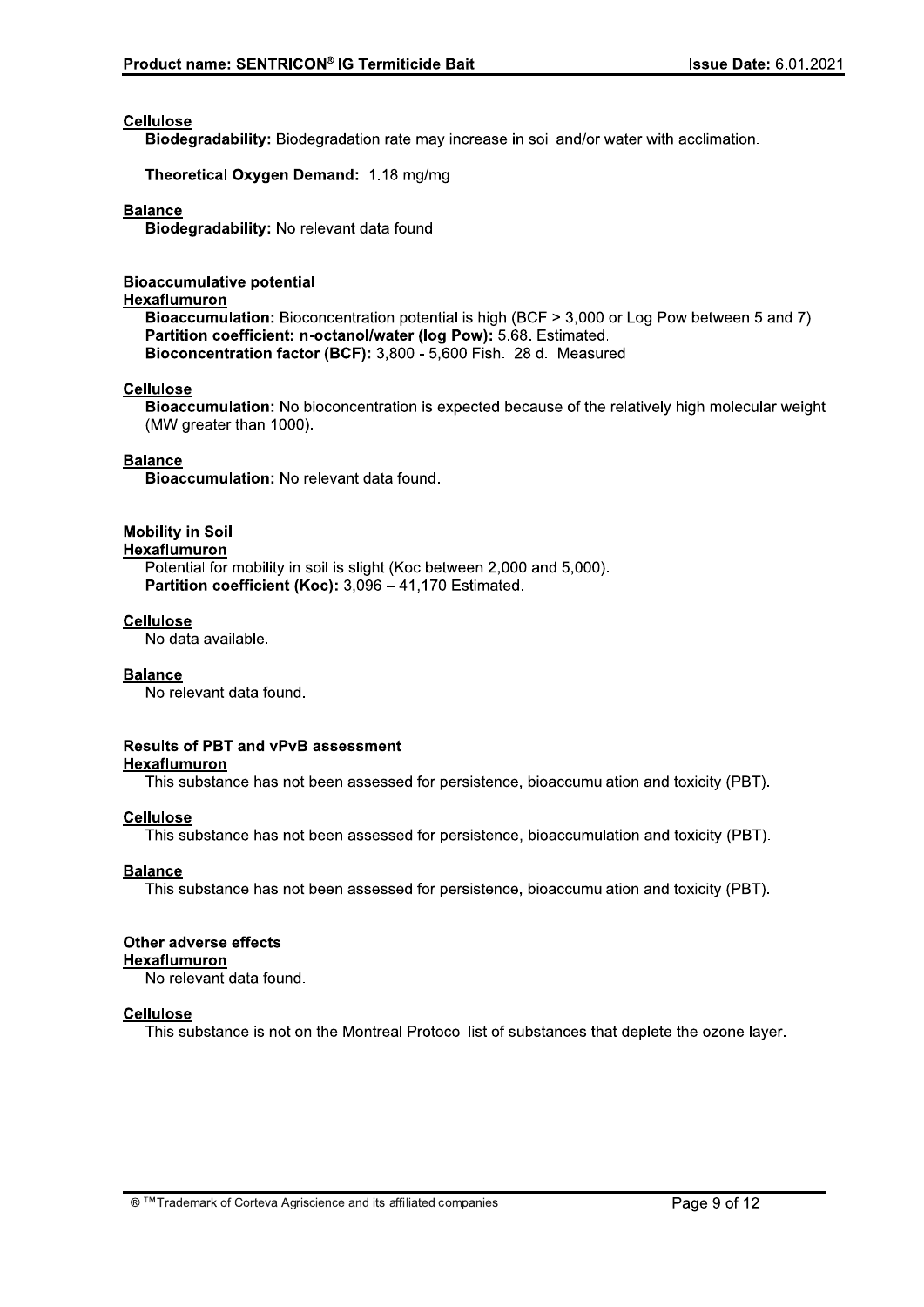## **Balance**

This substance is not on the Montreal Protocol list of substances that deplete the ozone layer.

## **13. DISPOSAL CONSIDERATIONS**

Disposal methods: If wastes and/or containers cannot be disposed of according to the product label directions, disposal of this material must be in accordance with your local or area regulatory authorities. This information presented below only applies to the material as supplied. The identification based on characteristic(s) or listing may not apply if the material has been used or otherwise contaminated. It is the responsibility of the waste generator to determine the toxicity and physical properties of the material generated to determine the proper waste identification and disposal methods in compliance with applicable requlations. If the material as supplied becomes a waste, follow all applicable regional, national and local laws.

## **14. TRANSPORT INFORMATION**

| <b>ADG</b>   |                                                                                 |                                                                     |
|--------------|---------------------------------------------------------------------------------|---------------------------------------------------------------------|
|              | Proper shipping name                                                            | ENVIRONMENTALLY HAZARDOUS SUBSTANCE, SOLID,<br>N.O.S.(HEXAFLUMURON) |
|              | <b>UN number</b>                                                                | <b>UN 3077</b>                                                      |
| <b>Class</b> |                                                                                 | 9                                                                   |
|              | Packing group                                                                   | $\mathbf{III}$                                                      |
|              | <b>Marine pollutant</b>                                                         | Hexaflumuron                                                        |
|              | <b>Classification for SEA transport (IMO-IMDG):</b>                             |                                                                     |
|              | Proper shipping name                                                            | ENVIRONMENTALLY HAZARDOUS SUBSTANCE, SOLID,<br>N.O.S.(HEXAFLUMURON) |
|              | <b>UN number</b>                                                                | <b>UN 3077</b>                                                      |
| <b>Class</b> |                                                                                 | 9                                                                   |
|              | Packing group                                                                   | Ш                                                                   |
|              | <b>Marine pollutant</b>                                                         | Hexaflumuron                                                        |
|              | <b>Transport in bulk</b>                                                        | Consult IMO regulations before transporting ocean bulk              |
|              | according to Annex I or II<br>of MARPOL 73/78 and the<br><b>IBC or IGC Code</b> |                                                                     |
|              | <b>Classification for AIR transport (IATA/ICAO):</b>                            |                                                                     |
|              | Proper shipping name                                                            | ENVIRONMENTALLY HAZARDOUS SUBSTANCE, SOLID,<br>N.O.S.(HEXAFLUMURON) |
|              | <b>UN number</b>                                                                | <b>UN 3077</b>                                                      |
| <b>Class</b> |                                                                                 | 9                                                                   |

## Hazchem Code: 2Z

**Packing group** 

## **Further information:**

Environmentally Hazardous Substances meeting the descriptions of UN 3077 or UN 3082 are not subject to the Australian Code for the Transport of Dangerous Goods (ADG). This applies when transported by road or rail in packaging's that do not incorporate a receptacle exceeding 500 kg(L) or IBCs per ADG Special Provision AU01.

 $\mathbf{III}$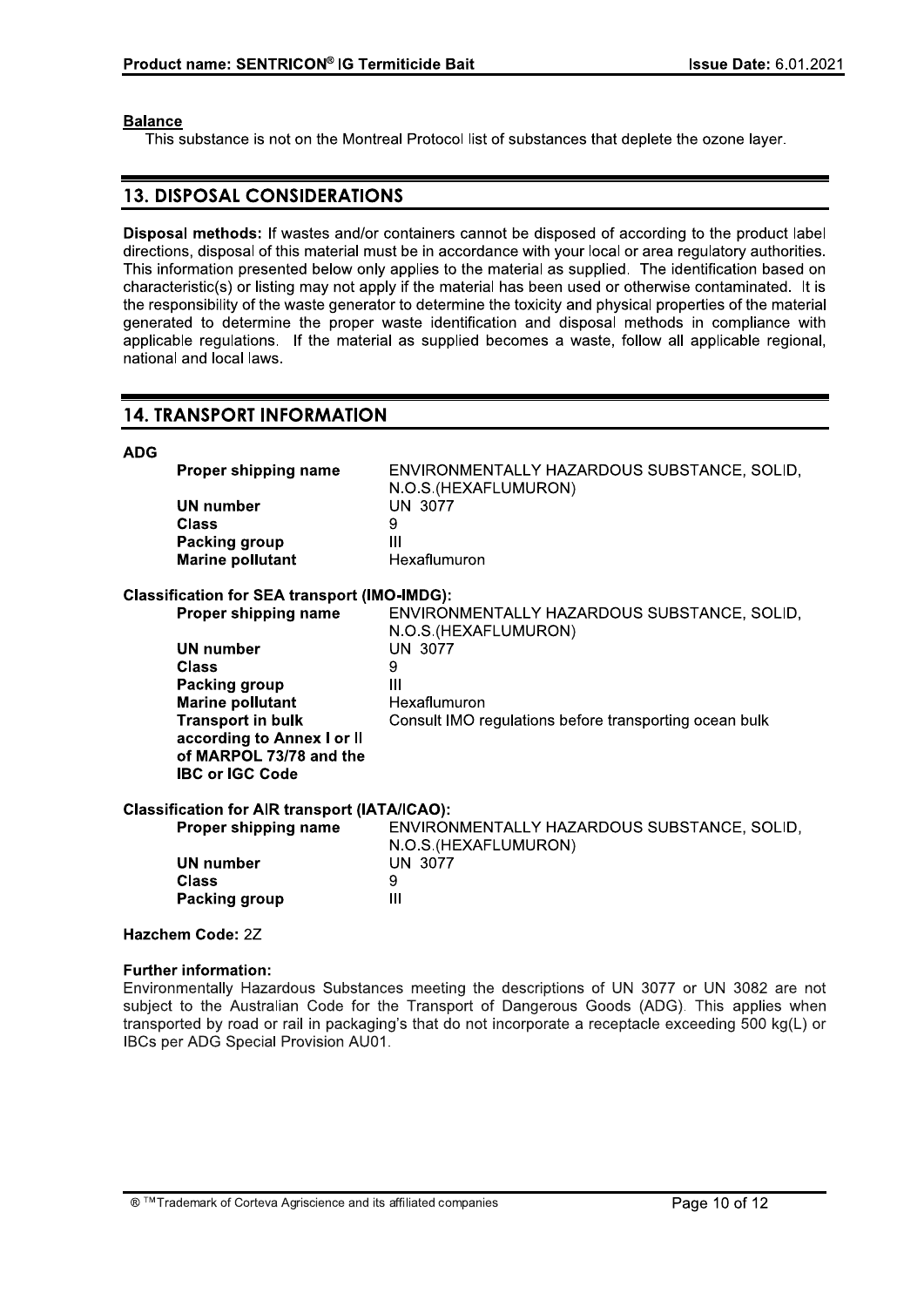Marine Pollutants in single or combination packaging containing a net quantity per single or inner packaging of 5 L or less for liguids or having a net mass per single or inner packaging of 5 KG or less for solids may be transported as non-dangerous goods as provided in section 2.10.2.7 of IMDG code and IATA special provision A197.

This information is not intended to convey all specific regulatory or operational requirements/ information relating to this product. Additional transportation system information can be obtained through an authorized sales or customer service representative. It is the responsibility of the transporting organization to follow all applicable laws, regulations and rules relating to the transportation of the material.

## **15. REGULATORY INFORMATION**

Poison Schedule: None allocated **APVMA Approval Number: 57843** 

## **16. OTHER INFORMATION**

## **Revision**

Identification Number: 101213701 / A143 / Issue Date: 6.01.2021 / Replaces: 28.11.2019 DAS Code: GF-1407 Sections amended: 1, 5, 14, 15, 16

## Leaend

| ___<br><b>ACGIH</b> | American Conference of Governmental Industrial Hygienists. Threshold Limit |
|---------------------|----------------------------------------------------------------------------|
|                     | Values (TLV)                                                               |
| I AU OEL            | Australia. Workplace Exposure Standards for Airborne Contaminants.         |
| Dow IHG             | Dow Industrial Hygiene Guideline                                           |
| <b>TWA</b>          | Exposure standard - time weighted average                                  |

## **Full text of other abbreviations**

AICS - Australian Inventory of Chemical Substances: ANTT - National Agency for Transport by Land of Brazil; ASTM - American Society for the Testing of Materials; bw - Body weight; CMR - Carcinogen, Mutagen or Reproductive Toxicant; DIN - Standard of the German Institute for Standardisation; DSL -Domestic Substances List (Canada); ECx - Concentration associated with x% response; ELx - Loading rate associated with x% response; EmS - Emergency Schedule; ENCS - Existing and New Chemical Substances (Japan); ErCx - Concentration associated with x% growth rate response; ERG - Emergency Response Guide; GHS - Globally Harmonized System; GLP - Good Laboratory Practice; IARC -International Agency for Research on Cancer: IATA - International Air Transport Association: IBC -International Code for the Construction and Equipment of Ships carrying Dangerous Chemicals in Bulk: IC50 - Half maximal inhibitory concentration; ICAO - International Civil Aviation Organization; IECSC -Inventory of Existing Chemical Substances in China; IMDG - International Maritime Dangerous Goods; IMO - International Maritime Organization; ISHL - Industrial Safety and Health Law (Japan); ISO International Organisation for Standardization; KECI - Korea Existing Chemicals Inventory; LC50 Lethal Concentration to 50 % of a test population; LD50 - Lethal Dose to 50% of a test population (Median Lethal Dose); MARPOL - International Convention for the Prevention of Pollution from Ships; n.o.s. - Not Otherwise Specified; Nch - Chilean Norm; NO(A)EC - No Observed (Adverse) Effect Concentration; NO(A)EL - No Observed (Adverse) Effect Level; NOELR - No Observable Effect Loading Rate; NOM - Official Mexican Norm; NTP - National Toxicology Program; NZIoC - New Zealand Inventory of Chemicals; OECD - Organization for Economic Co-operation and Development; OPPTS -Office of Chemical Safety and Pollution Prevention; PBT - Persistent, Bioaccumulative and Toxic